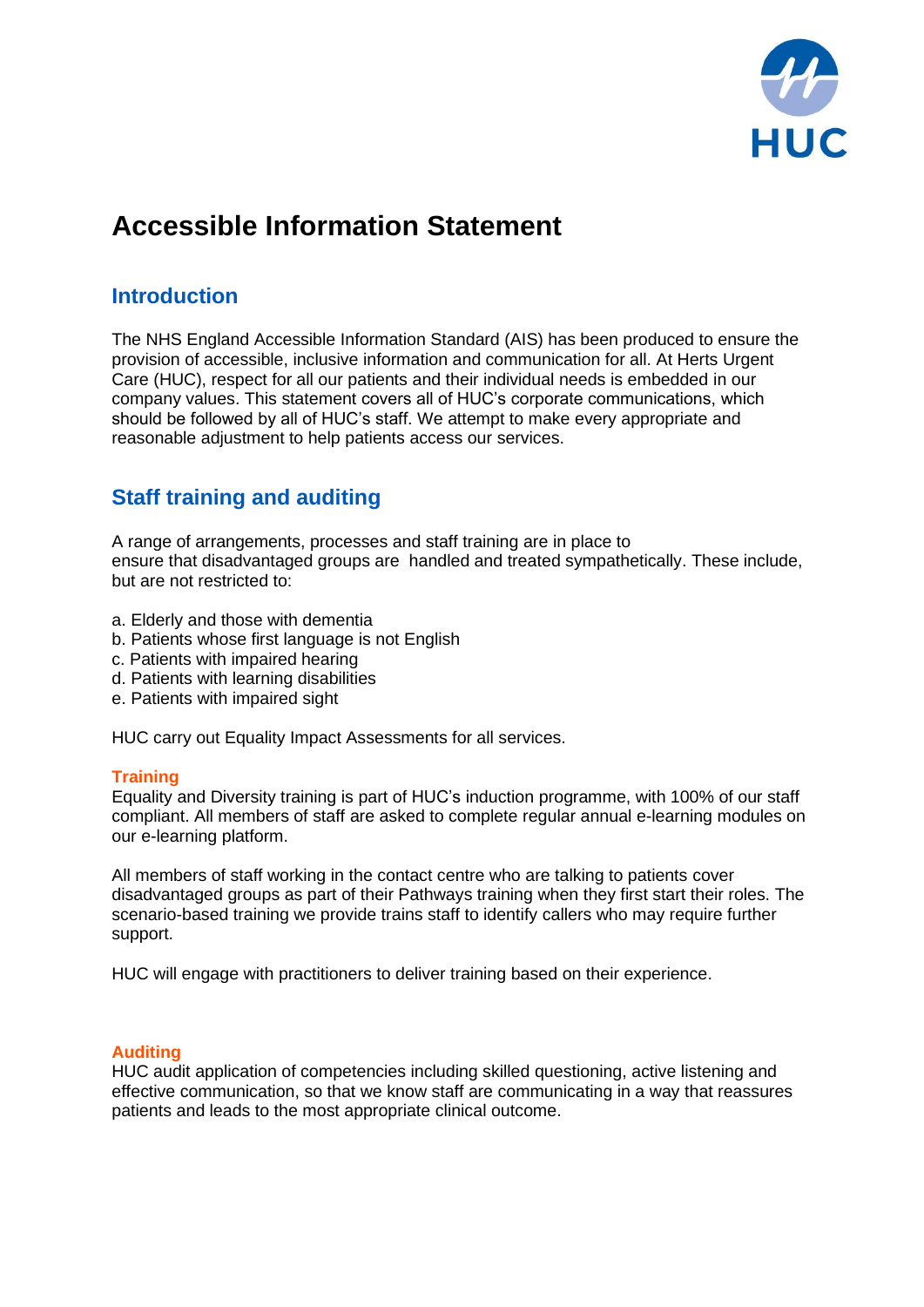

# **Specific patient groups**

#### **Elderly and those with Dementia**

Many of our patients are categorised as 'frail elderly' and often present with multiple symptoms and conditions. Contact Centre staff are trained to identify those conditions and refer patients appropriately.

HUC train staff to act within the five principles of the Mental Capacity Act, presuming that people have capacity to make their own decisions, but if we suspect people lack capacity then we work closely with other agencies to act in the person's best interest.

HUC has links with a number of 'Dementia Friends', who provide training about the impact of living with dementia. This supplements e-learning modules about the role of healthcare teams in dementia care.

#### **Ethnic minorities or patients whose first language is not English**

We acknowledge that a large number of patients we cater for are BME (Black and minority ethnic groups). We offer interpretation services, using LanguageLine to ensure patients can give a true account of symptoms, not only when a patient calls NHS111 but for our consultations at GP bases.

We proactively recruit staff to reflect local communities and demographics of the population, including staff with appropriate language skills.

#### **Sensory impairments**

All staff in our contact centre know how to access Sensory Impairment Services. We provide Next Generation Text Service for people who are unable to use a standard telephone, allow staff extra time to complete assessments and interventions fully, and to ensure the patient understands and is able to carry out the next step of their care. We also provide induction loops in our bases.

#### **Learning Disabilities**

All staff have access to learning disability awareness training on our e-learning platform which covers current government policy, recognising learning disabilities, differences in abilities and how to meet needs. We provide information in easy read formats.

HUC participate in the purple folder scheme across Hertfordshire. The Purple Folder is there to help people with learning disabilities get the best care and treatment from health professionals. The Purple Folder provides health information about the person with learning disabilities.

### **Communication materials**

#### **Leaflets and posters**

Patient leaflets about our services and infection control are available at all our bases as well as our website. On demand, these are also available in large print. An easy read NHS111 leaflet can also be supplied upon demand.